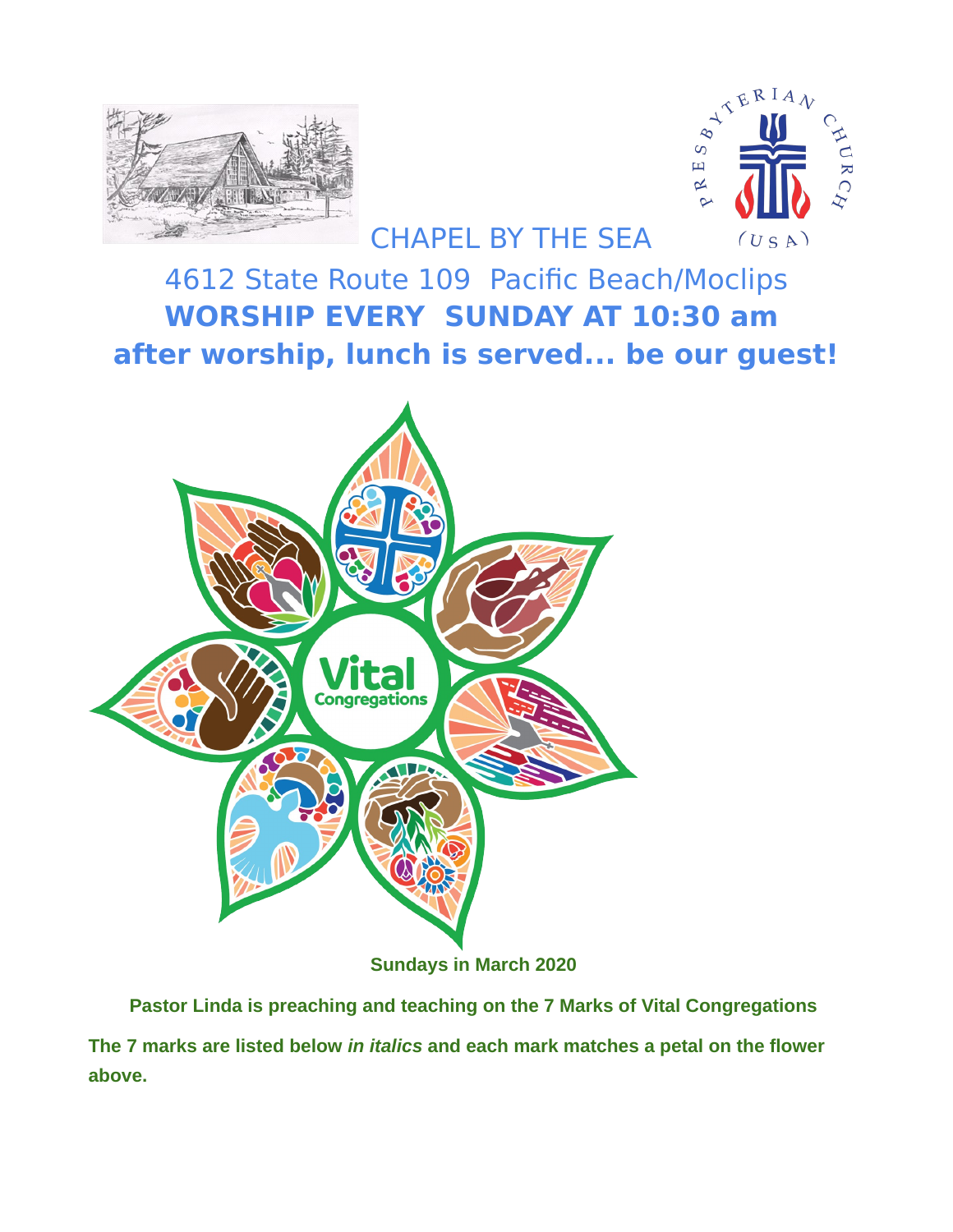**Feb. 23 - Vital Congregations Celebration -** *Lifelong Discipleship Formation A***cts 2:42- 47**

**March 2** - **Communion Sunday** - **First Sunday in Lent, John 4:1-41** *Intentional Authentic Evangelism*

March 8 - *Outward Incarnational Focus* - Matthew 25:31-46 - Centsability offering

**DAYLIGHT SAVING TIME BEGINS - SPRING FORWARD**

March 15 - *Empower Servant Leadership* - John 13:2-17

March 22 - *Spirit-Inspired Worship* - Isaiah 6:1-13

March 29 - *Caring Relationships* - Acts 6:1-7

**April 5 - Palm Sunday -** *Ecclesial Health* **- II Corinthians 5:11-21**

**Our Church-wide Study for Lent has begun - Sundays after worship from noon - 1 pm**

**Consider adding one hour of study this Lenten season!** 

**We've been given an extra day this year to make up for it! God bless to us this Leap Year!** 

**Make it count! You are vital to God, vital to the chapel and one another. On Sundays we are offering a one-hour Bible study and prayer around each of the 7 marks.**

After worship we begin with a potluck lunch followed by prayer and study around one of the marks.

**All our Sunday guests are welcome to join us for lunch and study on any of the Sundays.**

T**his weekend we join the community in celebrating Chocolate on the Beach Festival!**



**Sundaes on Sunday March 1, 1:30-3:30 pm in the chapel hall** 

SAVE THE DATE: Sunday, June 28, 2020- Celebrating 60 years!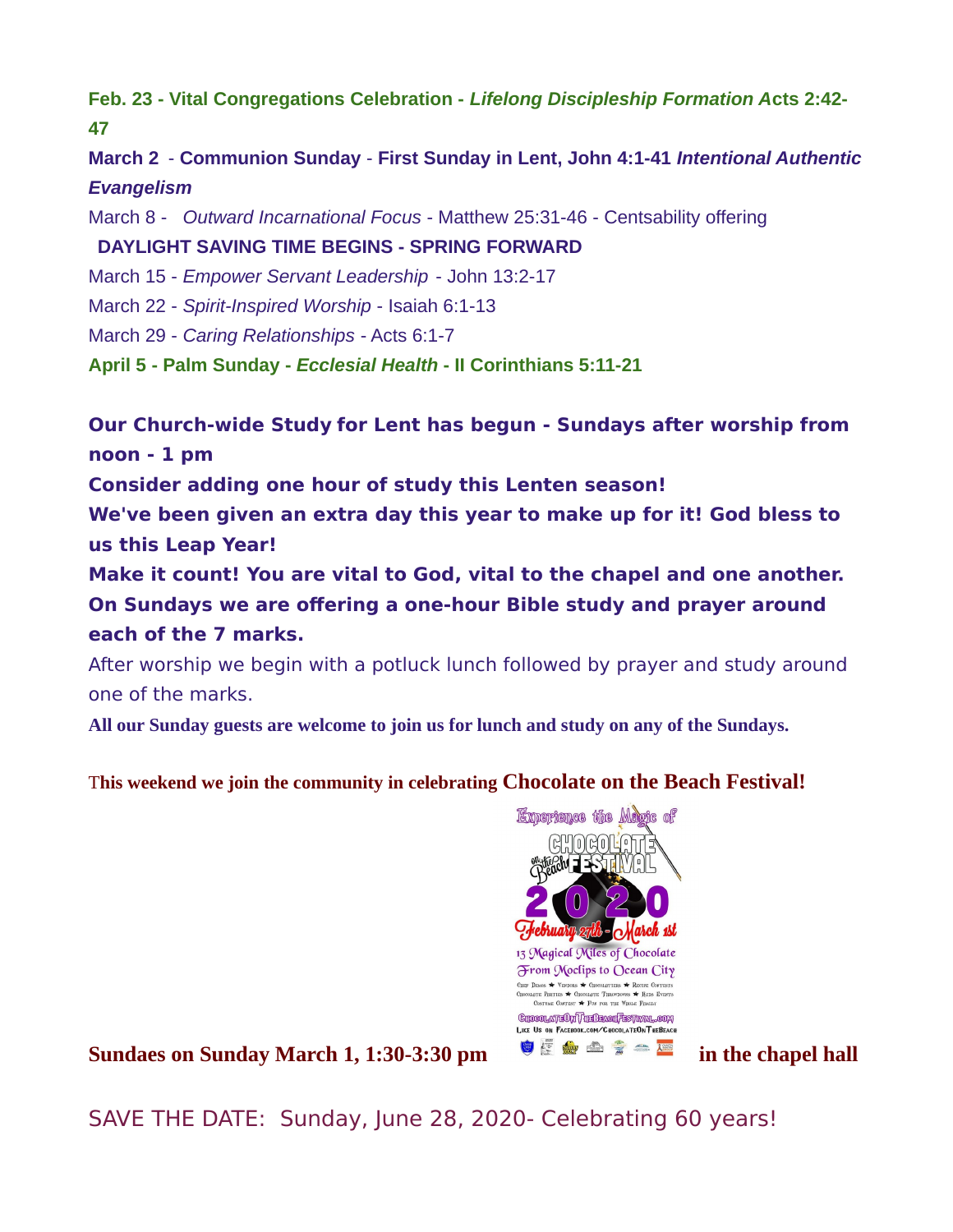Diamond Anniversary of Chapel by the Sea



We are more precious than diamonds to God. Preserve Heritage-Be Vital Now

#### -- **PRAYER LIST** - Gracious God for those known to us and for those known only to you.

#### *Lord in your mercy*...

Jim Adkins, chemotherapy for stage 4 cancer Penny Adkins recovering strength to help husband Jim Bobbi Ray suffering from MS awaiting disability help Neighbor of Phyllis, Christy who died last week. Kristy Preheim that health may be restored Jeff, son-in-law of Phyllis Shaughnessy Suzanne, Tavia, Tara, Kim, Becky Gilbertson, Aubrey, Terry, Patti, Doug and Betty, Pammi Congratulations Ed and Margaret great grandparents to twin boys!! For the chapel member & friends participating in the Vital Congregations Initiative along with 9 other churches in our presbytery. Chapel session members: Ed, Cindy, Connie, Lee, Rob, Margaret Hagar's Community Church (Washington Corrections Center for Women in Gig Harbor) a prison ministry of our presbytery 16Therefore confess your sins to one another, and pray for one another, so that you may be healed. The prayer of the righteous is powerful and effective. James 5:16

### **PICK UP A PRAYER CARD IN THE CHAPEL WELCOME AREA**

During our Ash Wednesday service we shared with one another how we might fast this Lent.